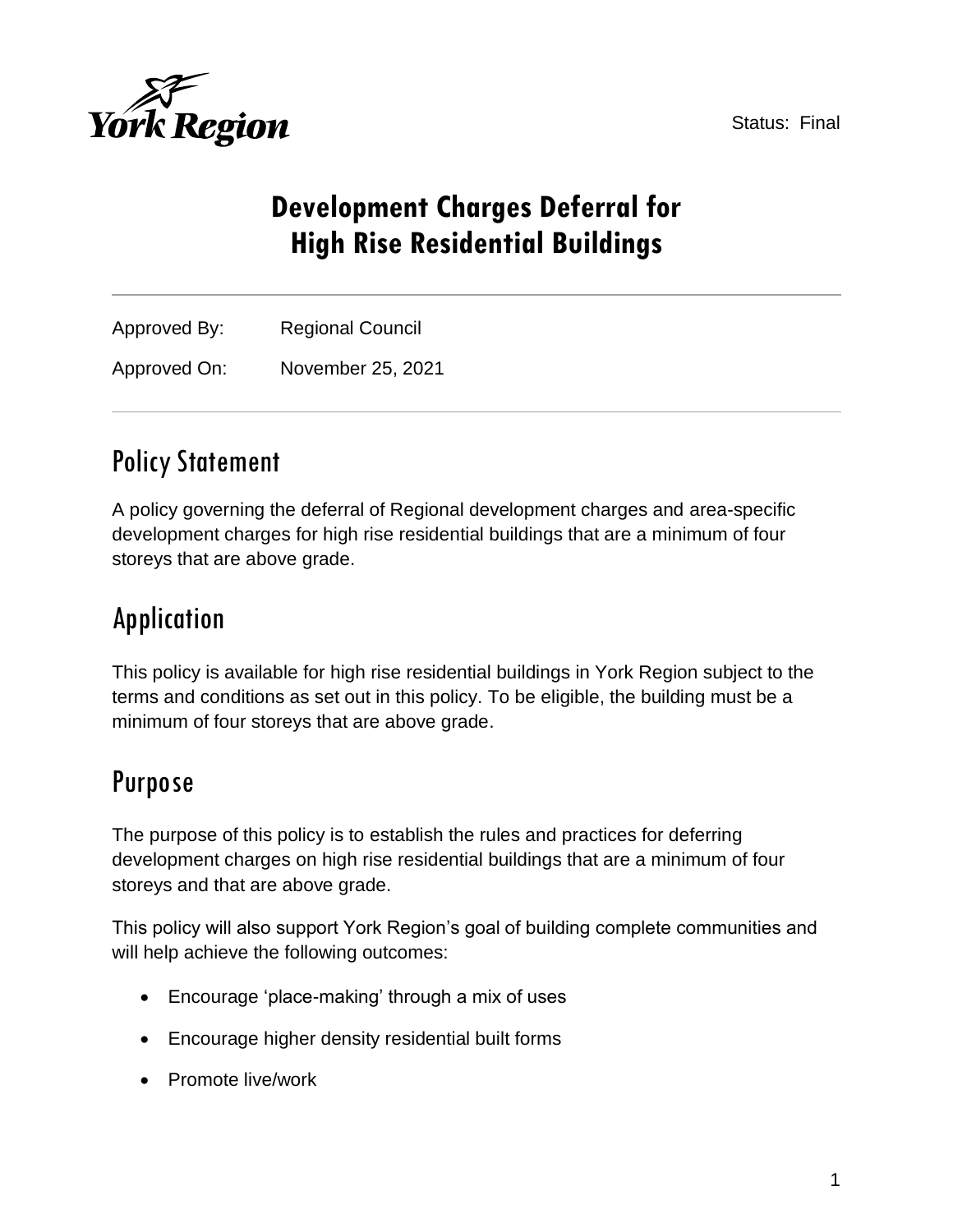## **Definitions**

**Act:** The *Development Charges Act,* S.O. 1997, c. 27, as amended, revised, re-enacted or consolidated from time to time, and any successor statute.

**Development:** The construction, erection or placing of one or more buildings or structures on land or the making of an addition or alteration to a building or structure that has the effect of increasing the size or changing the use from non-residential to residential or from residential to non-residential and includes redevelopment.

**Development Charges:** The Region's development charges, including any areaspecific development charges.

Letter of Credit: A form of financial security issued by a financial institution that guarantees payment or performance by one or more counterparties to a beneficiary (the Region). At any time, the beneficiary reserves the right to draw upon the security up to a specified total in the event of default or non-delivery.

**High Rise Residential:** As defined under the Region's Development Charges Bylaw No. 2017-35 as amended by Regional Development Charges Bylaw No. 2018-42 or any successor development charges bylaw.

**Storey:** A storey must be above grade and is the portion of a building:

- a) That is situated between the top of any floor and the top of the floor next above it, or
- b) That is situated between the top of the floor and the ceiling above the floor, if there is no floor above it

# **Description**

## **1. Development Charges Deferral Agreement**

Upon site plan approval and prior to building permit issuance, any developer(s) wishing to defer development charges for high rise residential buildings that are a minimum of four storeys that are above grade must enter into a development charge deferral agreement with the Region and provide the Region with a letter of credit for the development charges owed.

## **2. Duration of Deferral**

The deferral of development charges for high rise residential buildings will be for the earlier of: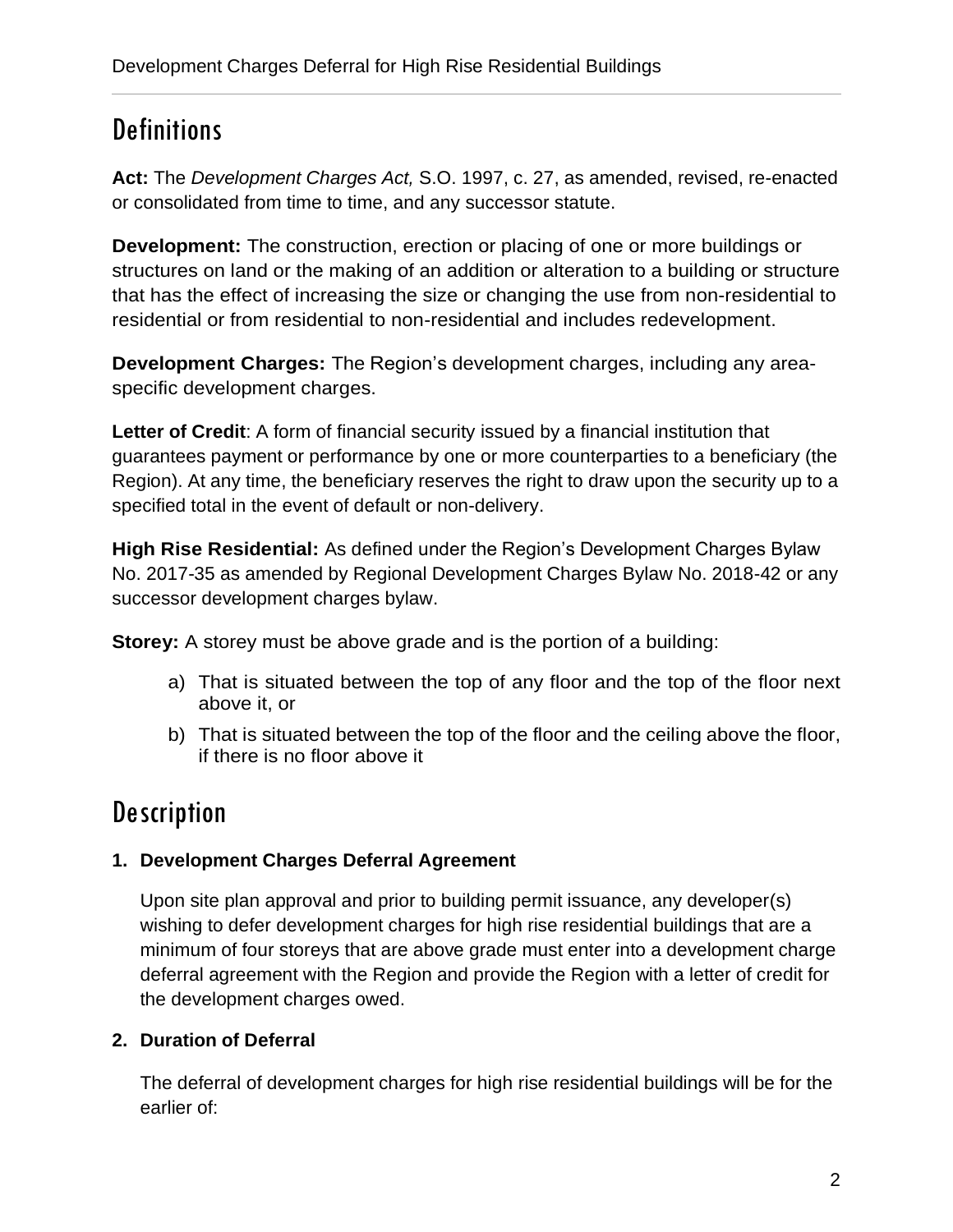- 18 months after building permit issuance for the high rise residential building, or
- When the high rise residential condominium is registered

The deferral period will begin the day of building permit issuance by the local municipality.

### **3. Development Charges Rates**

The development charges rate will be the amount determined under the applicable Regional development charges bylaw, or area-specific development charges bylaw, on:

- a) Day of building permit issuance for:
	- i. Applications submitted for approval of a development in a site plan control area under subsection 41 (4) of the Planning Act for a high rise residential building prior to January 1, 2020, or
	- ii. Applications submitted for an amendment to a bylaw passed under section 34 of the Planning Act prior to January 1, 2020

- OR -

- b) Day of application for:
	- i. Applications submitted for approval of a development in a site plan control area under subsection 41 (4) of the Planning Act for a high rise residential building including and after January 1, 2020, or
	- ii. Applications submitted for an amendment to a bylaw passed under section 34 of the Planning Act including and after January 1, 2020

For greater clarity, if clause b(i) or b(ii) does not apply to a high rise residential building that is seeking to defer development charges including and after January 1, 2020, the development charges rate is determined on the day the development charges is payable in accordance with section 26 of the Act.

#### **4. Development Charges Payable**

The amount of the development charges payable to the Region, as required under the Act, will be based on the rates determined under Term '3' of this policy multiplied by the number of dwelling units in the high rise residential building, which will be determined on the day that the developer(s) enters into a development charges deferral agreement with the Region and provides a letter of credit. Actual monetary value of the development charges will be received via draw upon the letter of credit.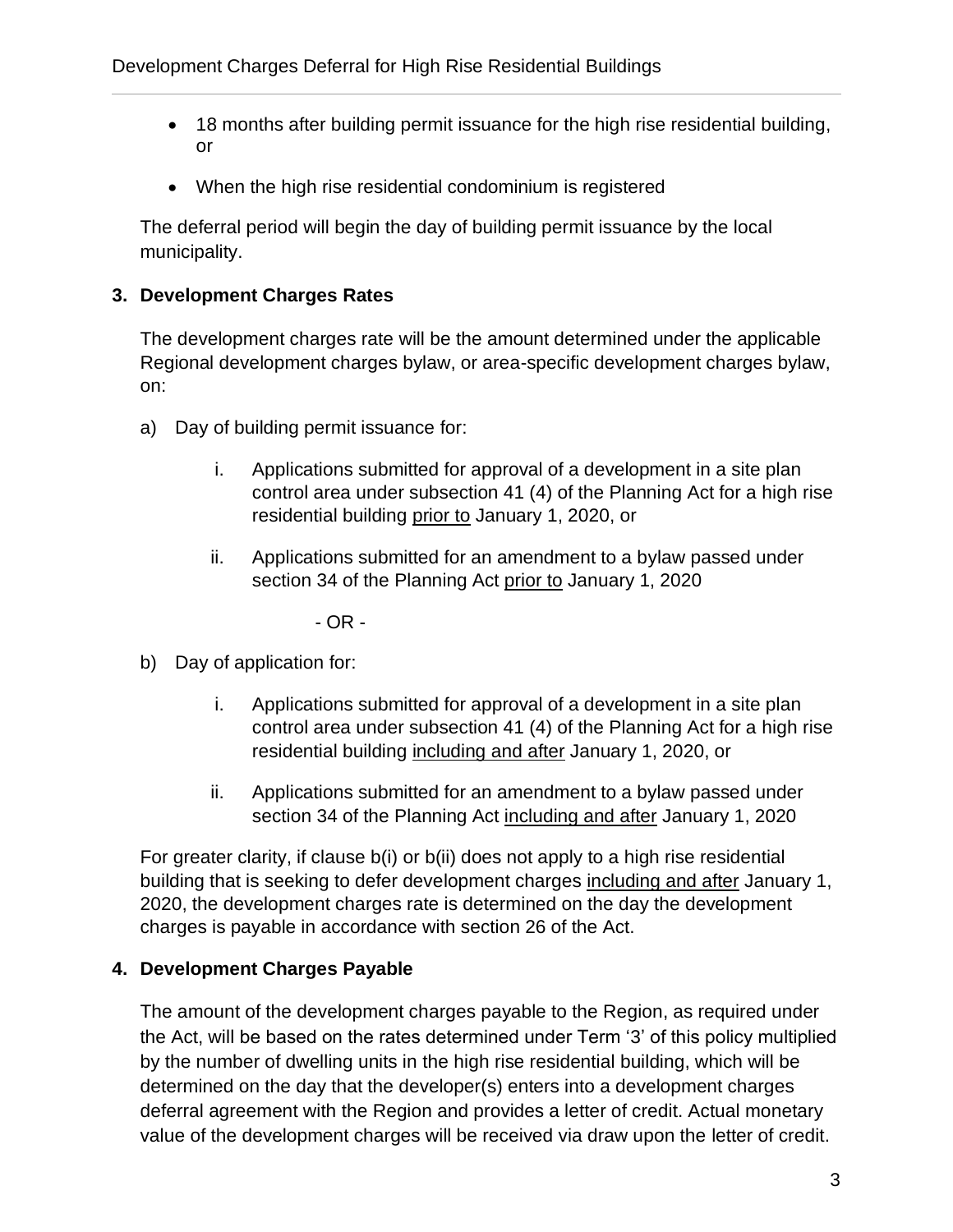### **5. Security - Letter of Credit**

The submitted letter of credit must:

- Be printed on letterhead from the issuing financial institution
- Comply with the International Standby Practices (ISP98) or its successor as published by the International Chamber of Commerce
- Be denominated in Canadian dollars in an amount requested by the Region
- Include an automatic renewal provision where the agreement is to be in place for more than one year
- Indicate that the Region will be given 30 days' notice by registered mail if the counterparty does not intend to renew
- Refer to a renewal schedule described in the agreement where the value of any letter of credit renewals or extensions are subject to changes from the original letter of credit amount
- Conform to the intent of the standard format provided in Attachment A. Any deviation from the standard format will be subject to review by the Region and may be refused for non-compliance

A letter of guarantee or confirmation may be requested from time to time as evidence of capacity to secure a letter of credit. However, at no time will a letter of guarantee or confirmation serve as an acceptable alternative to a letter of credit. Letters of guarantee or confirmation must indicate that the financial institution is willing to provide a letter of credit in a format and within a time period deemed acceptable to the Region.

For all other details regarding the requirements of the letter of credit, please see the Region's Letter of Credit Policy, as amended, revised, re-enacted or consolidated from time to time.

#### **6. Interest Waiver**

No interest will be charged as the Region is in receipt of a letter of credit.

#### **7. Mixed-Use Buildings**

In the case of a mixed-use building, this policy will apply as follows: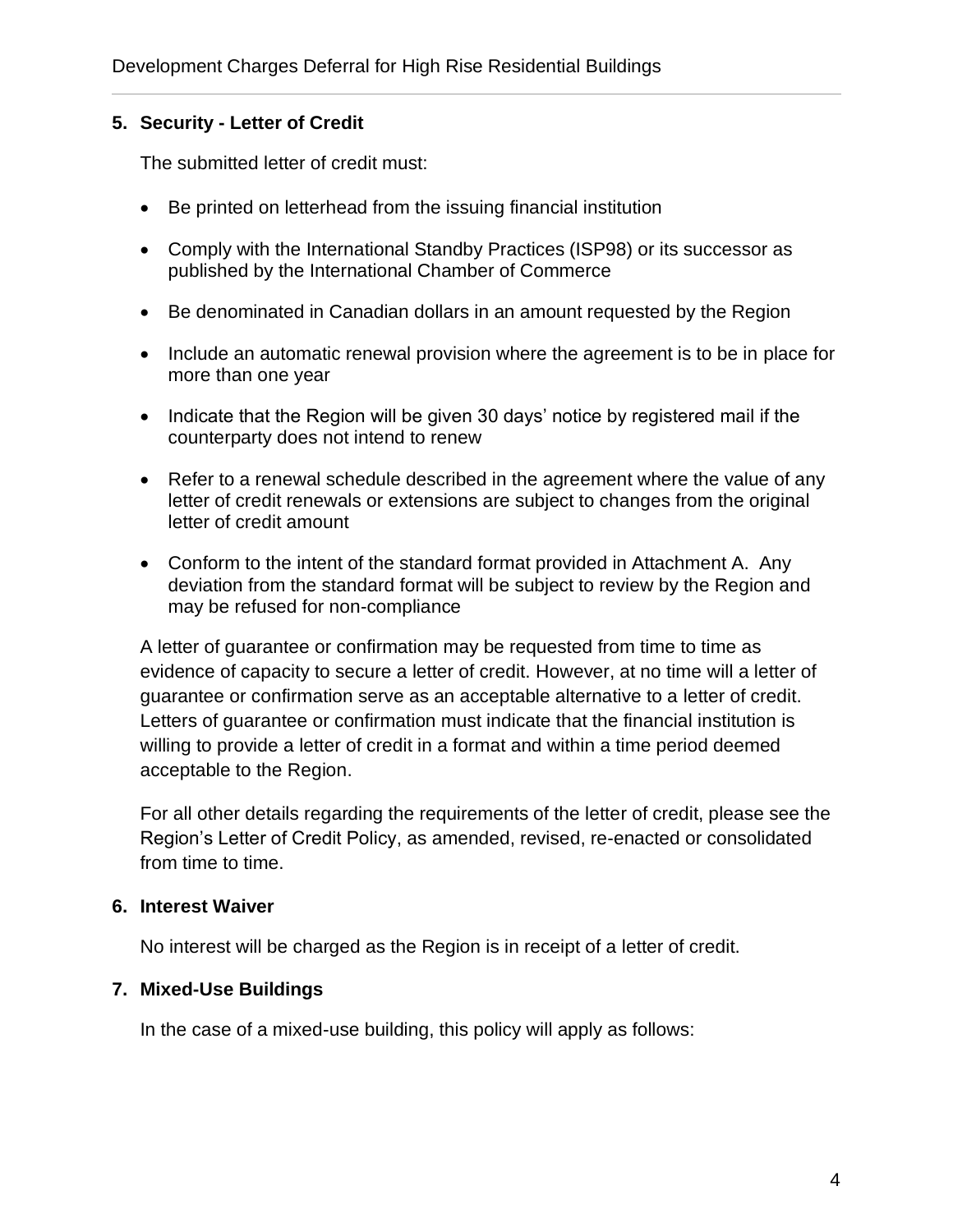- a) Each component of the structure will be deferred in accordance with the applicable policy:
	- i. If the applicable policy requires a letter of credit, a separate letter of credit will be required, and
	- ii. A separate development charges deferral agreement will be required, or
- b) The entirety of the building may be deferred based on the predominant residential use and in accordance with the applicable residential policy.

## **8. Effective Date**

This policy will take effect the day it is passed by Regional Council and may be repealed by the Region at any time.

## Responsibilities

### **Chief Administrative Officer, York Region**

• Signing of agreements

### **Commissioner of Finance and Regional Treasurer, Finance**

• Signing of agreements

### **Director, Treasury Office, Finance**

- Administer and enforce the deferral policy, including assisting stakeholders in determining if they qualify for the policy, the development charges rates to be applied, and the development charges payable
- Collect all development charges when due

#### **Director, Strategy and Transformation, Finance**

• Process the draw upon the letter of credit at the point development charges are due (for example, end of deferral period)

## Compliance

The **Director, Strategy and Transformation** will process the draw upon the letter of credit at the point development charges are due (for example, end of deferral period).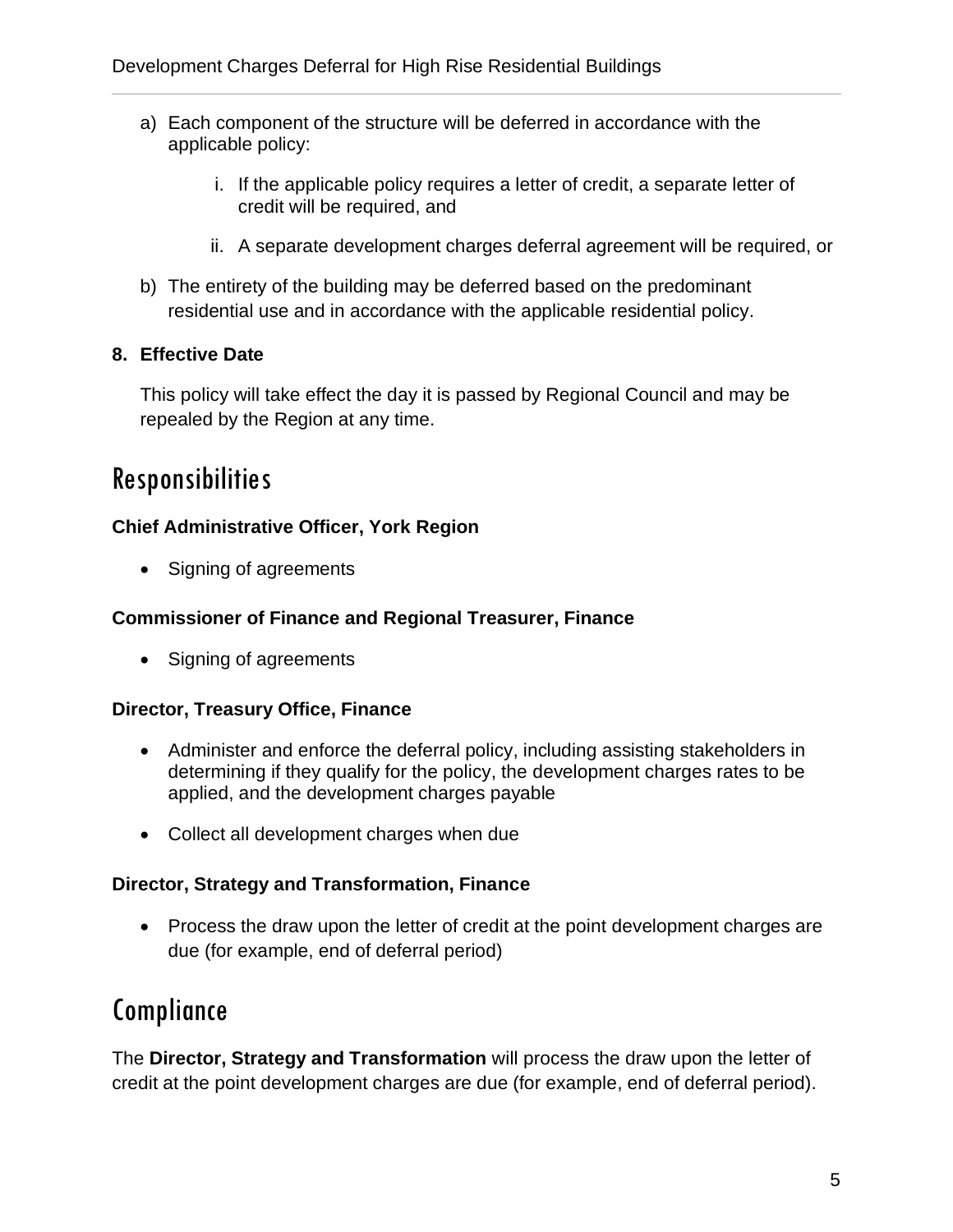## Reference

### **Legislative and other authorities**

- [Bill 108, More Homes, More Choice Act, 2019](https://www.ola.org/en/legislative-business/bills/parliament-42/session-1/bill-108)
- [Development Charges Act, 1997,](https://www.ontario.ca/laws/statute/97d27) S.O. 1997, c. 27
- [Ontario Regulation 82/98](https://www.ontario.ca/laws/regulation/980082)
- [Planning Act, R.S.O. 1990, c. P.13](https://www.ontario.ca/laws/statute/90p13)

### **Appendices**

- [Council Report, 2022 Development Charges Bylaw: Policy Directions, November](https://yorkpublishing.escribemeetings.com/Meeting.aspx?Id=228608f4-d57d-485a-a462-b12bec2e4b08&Agenda=PostMinutes&lang=English&Item=39&Tab=attachments)  [25, 2021](https://yorkpublishing.escribemeetings.com/Meeting.aspx?Id=228608f4-d57d-485a-a462-b12bec2e4b08&Agenda=PostMinutes&lang=English&Item=39&Tab=attachments)
- [Council Report, Letter of Credit Policy, April 18, 2013](http://archives.york.ca/councilcommitteearchives/pdf/rpt%204%20cls%201-3.pdf)
- [Letter of Credit Policy, April 18, 2013](https://www.york.ca/wps/wcm/connect/yorkpublic/5c62477a-2718-4c82-8dac-bfd42592f640/Letter+of+Credit+-+Finance+and+Administration.pdf?MOD=AJPERES)

## **Contact**

• Director, Treasury Office, Finance, at extension 71644

## Approval

| Council Date: November 25, 2021 | Committee Date: November 11, 2021 |
|---------------------------------|-----------------------------------|
| Council Minute Item: G.1        | Committee Minute Item: I.2.2      |

#### #10711406

Accessible formats or communication supports are available upon request.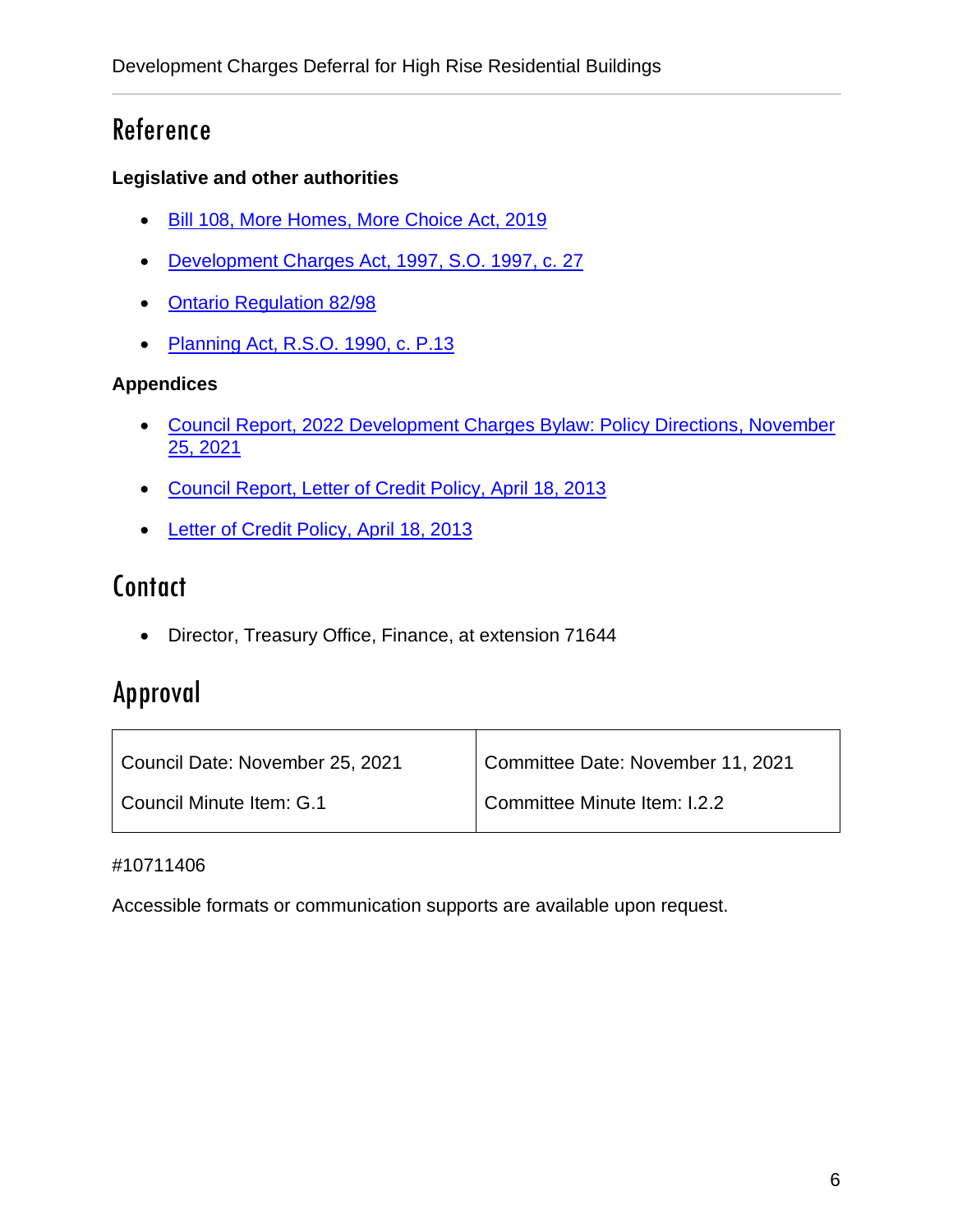### **ATTACHMENT A**

#### THE REGIONAL MUNICIPALITY OF YORK STANDARD DOCUMENTATION FOR LETTERS OF CREDIT

*(insert bank letterhead)*

LETTER OF CREDIT NO. DATE: APPLICANT:

### **IRREVOCABLE LETTER OF CREDIT**

BENEFICIARY: The Regional Municipality of York 17250 Yonge Street Newmarket, Ontario, Canada L3Y 6Z1

| We hereby authorize you to draw on                                                                                                                                                                                                               |                              |                     |  |
|--------------------------------------------------------------------------------------------------------------------------------------------------------------------------------------------------------------------------------------------------|------------------------------|---------------------|--|
|                                                                                                                                                                                                                                                  | (Bank, Address, Postal Code) |                     |  |
| for account of the state of the state of the state of the state of the state of the state of the state of the state of the state of the state of the state of the state of the state of the state of the state of the state of                   |                              |                     |  |
| (name of Applicant)                                                                                                                                                                                                                              |                              |                     |  |
| up to an aggregate amount of $\qquad \qquad$ Dollars $(\$$                                                                                                                                                                                       |                              |                     |  |
| available on demand as follows:                                                                                                                                                                                                                  |                              |                     |  |
| Pursuant to the request of our customer, the said                                                                                                                                                                                                |                              |                     |  |
| $\,$                                                                                                                                                                                                                                             |                              | (name of Applicant) |  |
| we are the contract of the contract of the contract of the contract of the contract of the contract of the contract of the contract of the contract of the contract of the contract of the contract of the contract of the con<br>(name of Bank) |                              |                     |  |
| hereby establish and give to you an Irrevocable Letter of Credit in your favour in the total<br>amount of                                                                                                                                        |                              |                     |  |
|                                                                                                                                                                                                                                                  | DOLLARS (\$                  | CAD                 |  |

which may be drawn on by you at any time and from time to time upon written demand for payment made upon us by you which demand we will honour without enquiring whether you have a right as between yourself and our said customer to make such demand and without recognizing any claim of our said customer.

Provided, however, that you are to deliver to us at such time as a written demand for payment is made upon us a certificate signed by you agreeing and/or confirming that monies drawn pursuant to this Letter of Credit are to be retained and used to meet obligations in connection with: